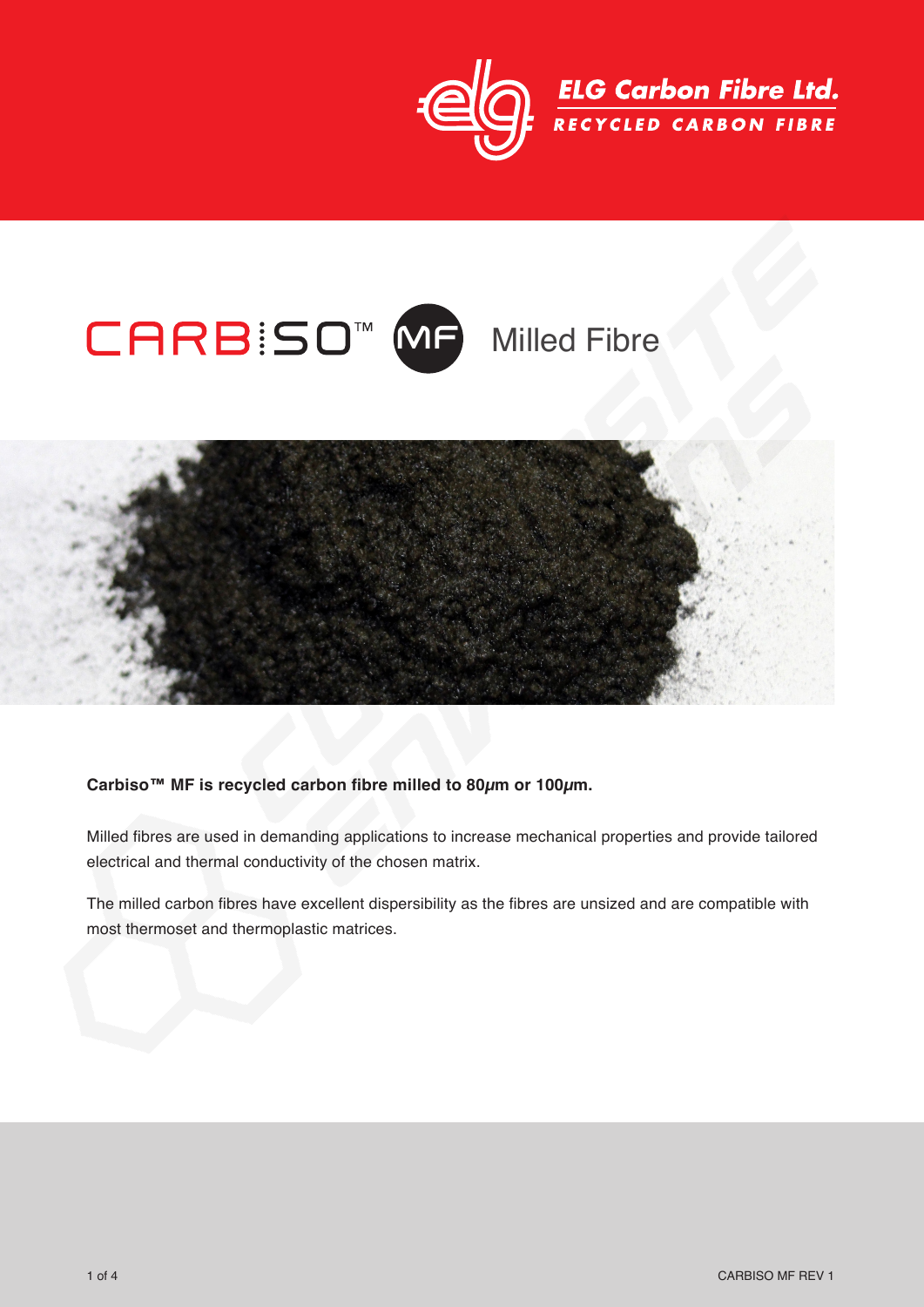

**Material data of Carbiso™ MF80**

| <b>Typical properties</b>     | <b>Units</b>         | <b>Values</b>    |
|-------------------------------|----------------------|------------------|
| <b>Carbon fibre content</b>   | $\%$                 | $>95$            |
| <b>Other fibre content</b>    | $\frac{1}{\sqrt{2}}$ | $<$ 5            |
| <b>Fibre diameter</b>         | $\mu$ m              | $\overline{7}$   |
| <b>Fibre length</b>           | $\mu$ m              | 80               |
| <b>Sizing content</b>         | $\%$                 | $\Omega$         |
| <b>Bulk density</b>           | g/                   | 400              |
| Metal contamination *         |                      | $<$ 0.5g / 1000g |
| <b>Packaging (Pillow bag)</b> | kg                   | 17.5             |

\* Our milled fibres have passed through our metal detection and separation systems, metal contamination figures are a guide.

### **Fibre length distribution of Carbiso™ MF80**

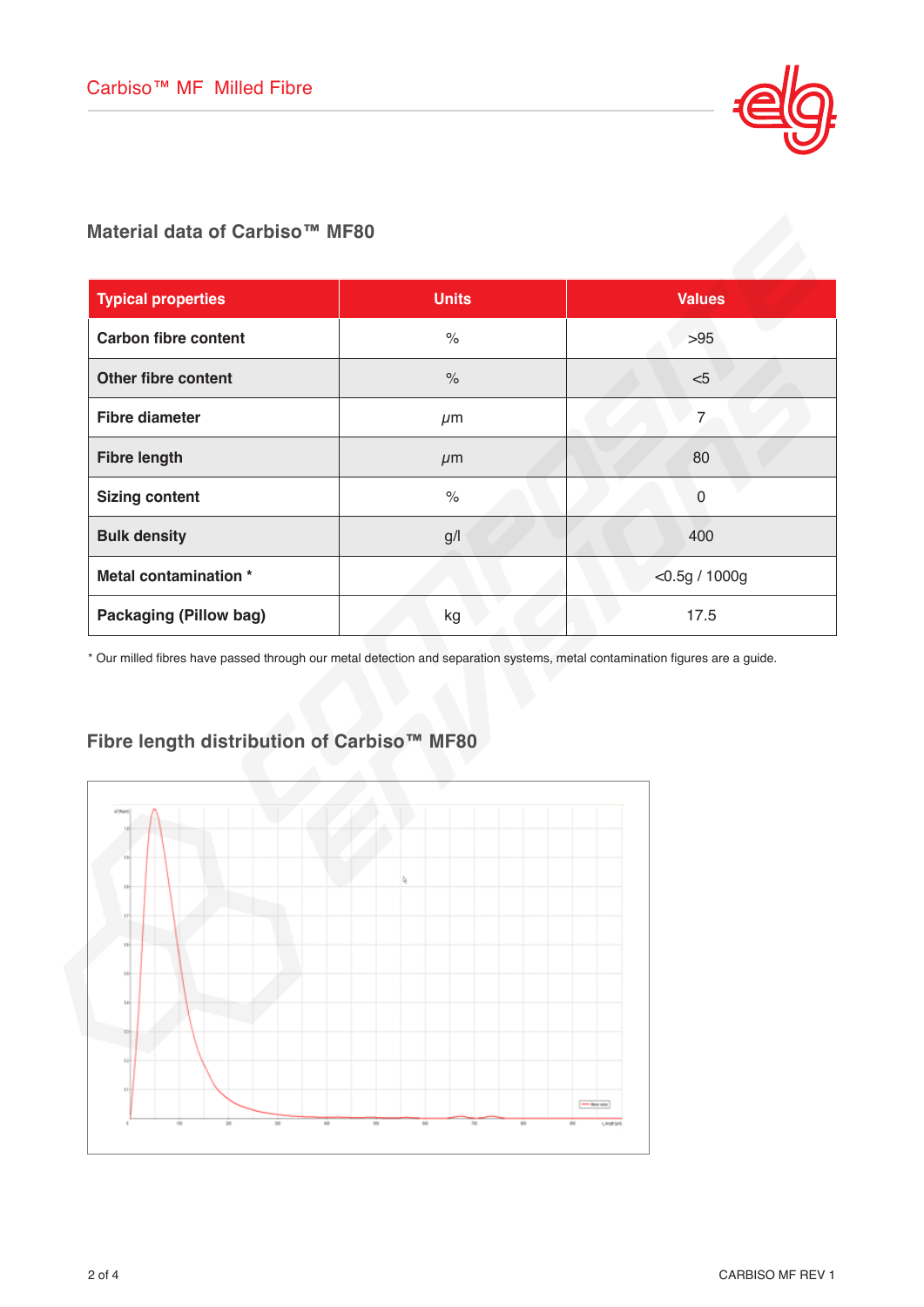

#### **Material data of Carbiso™ MF100**

| <b>Typical properties</b>     | <b>Units</b> | <b>Values</b>    |
|-------------------------------|--------------|------------------|
| <b>Carbon fibre content</b>   | $\%$         | $>95$            |
| <b>Other fibre content</b>    | $\%$         | < 5              |
| <b>Fibre diameter</b>         | $\mu$ m      | 7                |
| <b>Fibre length</b>           | $\mu$ m      | 100              |
| <b>Sizing content</b>         | $\%$         | $\mathbf{0}$     |
| <b>Bulk density</b>           | g/l          | 400              |
| Metal contamination *         |              | $<$ 0.5g / 1000g |
| <b>Packaging (Pillow bag)</b> | kg           | 17.5             |

\* Our milled fibres have passed through our metal detection and separation systems, metal contamination figures are a guide.

## **Fibre length distribution of Carbiso™ MF100**